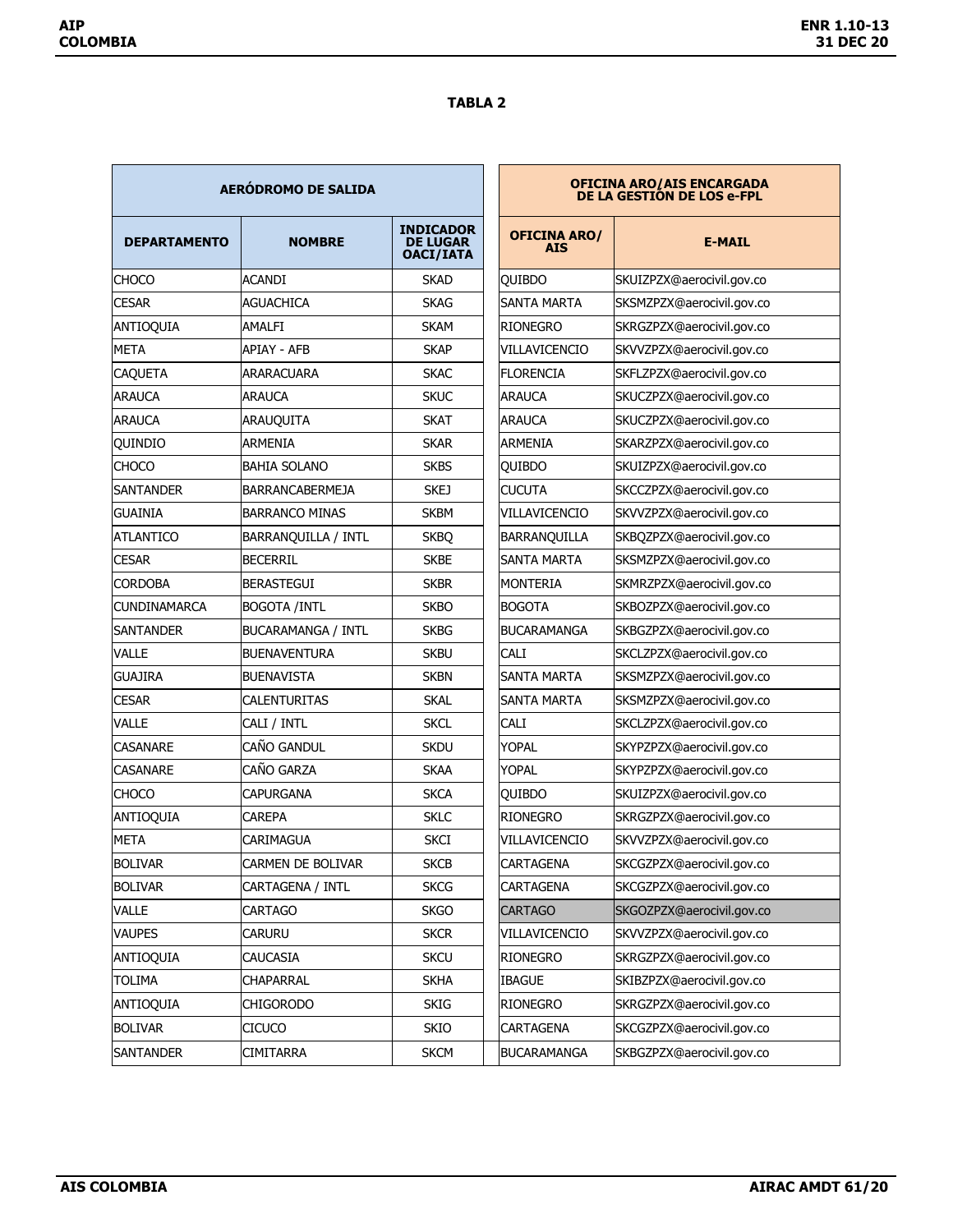| AERÓDROMO DE SALIDA       |                       |                                                          | <b>OFICINA ARO/AIS ENCARGADA<br/>DE LA GESTIÓN DE LOS e-FPL</b> |                           |  |
|---------------------------|-----------------------|----------------------------------------------------------|-----------------------------------------------------------------|---------------------------|--|
| <b>DEPARTAMENTO</b>       | <b>NOMBRE</b>         | <b>INDICADOR DE</b><br><b>LUGAR OACI/</b><br><b>IATA</b> | <b>OFICINA ARO/AIS</b>                                          | <b>E-MAIL</b>             |  |
| <b>CHOCO</b>              | <b>CONDOTO</b>        | <b>SKCD</b>                                              | QUIBDO                                                          | SKUIZPZX@aerocivil.gov.co |  |
| <b>CASANARE</b>           | <b>COROCORA</b>       | <b>SKRO</b>                                              | YOPAL                                                           | SKYPZPZX@aerocivil.gov.co |  |
| <b>SUCRE</b>              | COROZAL               | <b>SKCZ</b>                                              | IMONTERIA                                                       | SKMRZPZX@aerocivil.gov.co |  |
| <b>SUCRE</b>              | <b>COVEÑAS</b>        | <b>SKCV</b>                                              | MONTERIA                                                        | SKMRZPZX@aerocivil.gov.co |  |
| <b>ARAUCA</b>             | <b>CRAVO NORTE</b>    | <b>SKCN</b>                                              | <b>ARAUCA</b>                                                   | SKUCZPZX@aerocivil.gov.co |  |
| <b>TOLIMA</b>             | <b>CRUZ VERDE</b>     | <b>SKCE</b>                                              | <b>IBAGUE</b>                                                   | SKIBZPZX@aerocivil.gov.co |  |
| <b>NORTE DE SANTANDER</b> | CUCUTA / INTL         | <b>SKCC</b>                                              | <b>CUCUTA</b>                                                   | SKCCZPZX@aerocivil.gov.co |  |
| <b>VICHADA</b>            | <b>CUMARIBO</b>       | <b>SKUM</b>                                              | VILLAVICENCIO                                                   | SKVVZPZX@aerocivil.gov.co |  |
| <b>CHOCO</b>              | <b>CUPICA</b>         | <b>SKCP</b>                                              | QUIBDO                                                          | SKUIZPZX@aerocivil.gov.co |  |
| <b>CASANARE</b>           | CUSIANA               | <b>SKCS</b>                                              | YOPAL                                                           | SKYPZPZX@aerocivil.gov.co |  |
| <b>ANTIOQUIA</b>          | <b>EL BAGRE</b>       | <b>SKEB</b>                                              | <b>RIONEGRO</b>                                                 | SKRGZPZX@aerocivil.gov.co |  |
| MAGDALENA                 | EL BANCO              | <b>SKBC</b>                                              | SANTA MARTA                                                     | SKSMZPZX@aerocivil.gov.co |  |
| <b>CASANARE</b>           | <b>EL BORAL</b>       | <b>SKEO</b>                                              | <b>YOPAL</b>                                                    | SKYPZPZX@aerocivil.gov.co |  |
| <b>CESAR</b>              | <b>EL BORREGO</b>     | <b>SKLB</b>                                              | SANTA MARTA                                                     | SKSMZPZX@aerocivil.gov.co |  |
| <b>NARIÑO</b>             | <b>EL CHARCO</b>      | <b>SKEH</b>                                              | <b>CALI</b>                                                     | SKCLZPZX@aerocivil.gov.co |  |
| <b>CAQUETA</b>            | EL PACIFICO           | <b>SKCH</b>                                              | <b>FLORENCIA</b>                                                | SKFLZPZX@aerocivil.gov.co |  |
| <b>CASANARE</b>           | <b>EL PORVENIR</b>    | <b>SKER</b>                                              | <b>YOPAL</b>                                                    | SKYPZPZX@aerocivil.gov.co |  |
| <b>HUILA</b>              | EL VISO               | <b>SKVI</b>                                              | <b>NEIVA</b>                                                    | SKNVZPZX@aerocivil.gov.co |  |
| <b>CASANARE</b>           | <b>EL YOPAL</b>       | <b>SKYP</b>                                              | YOPAL                                                           | SKYPZPZX@aerocivil.gov.co |  |
| <b>CAQUETA</b>            | <b>FLORENCIA</b>      | <b>SKFL</b>                                              | <b>IFLORENCIA</b>                                               | SKFLZPZX@aerocivil.gov.co |  |
| MAGDALENA                 | <b>FUNDACION</b>      | <b>SKFU</b>                                              | SANTA MARTA                                                     | SKSMZPZX@aerocivil.gov.co |  |
| HUILA                     | <b>GARZON</b>         | <b>SKGZ</b>                                              | <b>NEIVA</b>                                                    | SKNVZPZX@aerocivil.gov.co |  |
| <b>CUNDINAMARCA</b>       | <b>GIRARDOT</b>       | SKGI                                                     | <b>GIRARDOT</b>                                                 | SKGIPZX@aerocivil.gov.co  |  |
| <b>VALLE</b>              | <b>GUABITO - AFB</b>  | <b>SKGB</b>                                              | <b>CALI</b>                                                     | SKCLZPZX@aerocivil.gov.co |  |
| <b>TOLIMA</b>             | <b>GUADALAJARA</b>    | <b>SKGU</b>                                              | <b>IBAGUE</b>                                                   | SKIBZPZX@aerocivil.gov.co |  |
| <b>META</b>               | <b>GUAICARAMO</b>     | <b>SKBP</b>                                              | VILLAVICENCIO                                                   | SKVVZPZX@aerocivil.gov.co |  |
| <b>CAUCA</b>              | <b>GUAPI</b>          | <b>SKGP</b>                                              | <b>CALI</b>                                                     | SKCLZPZX@aerocivil.gov.co |  |
| <b>CUNDINAMARCA</b>       | <b>GUAYMARAL</b>      | <b>SKGY</b>                                              | <b>GUAYMARAL</b>                                                | SKGYZPZX@aerocivil.gov.co |  |
| <b>TOLIMA</b>             | HACIENDA GARCIA       | <b>SKHG</b>                                              | <b>IBAGUE</b>                                                   | SKIBZPZX@aerocivil.gov.co |  |
| CASANARE                  | HATO COROZAL          | <b>SKHC</b>                                              | <b>YOPAL</b>                                                    | SKYPZPZX@aerocivil.gov.co |  |
| <b>CUNDINAMARCA</b>       | HELICENTRO - Bogotá   | <b>SKHL</b>                                              | <b>BOGOTA</b>                                                   | SKBOZPZX@aerocivil.gov.co |  |
| <b>CUNDINAMARCA</b>       | <b>HELIPUERTO RCN</b> | 8CY                                                      | <b>GUAYMARAL</b>                                                | SKGYZPZX@aerocivil.gov.co |  |
| <b>TOLIMA</b>             | <b>IBAGUE</b>         | <b>SKIB</b>                                              | <b>IBAGUE</b>                                                   | SKIBZPZX@aerocivil.gov.co |  |
| NARIÑO                    | <b>IPIALES</b>        | <b>SKIP</b>                                              | <b>CALI</b>                                                     | SKCLZPZX@aerocivil.gov.co |  |
| <b>VALLE</b>              | <b>JUANCHACO</b>      | <b>SKJC</b>                                              | CALI                                                            | SKCLZPZX@aerocivil.gov.co |  |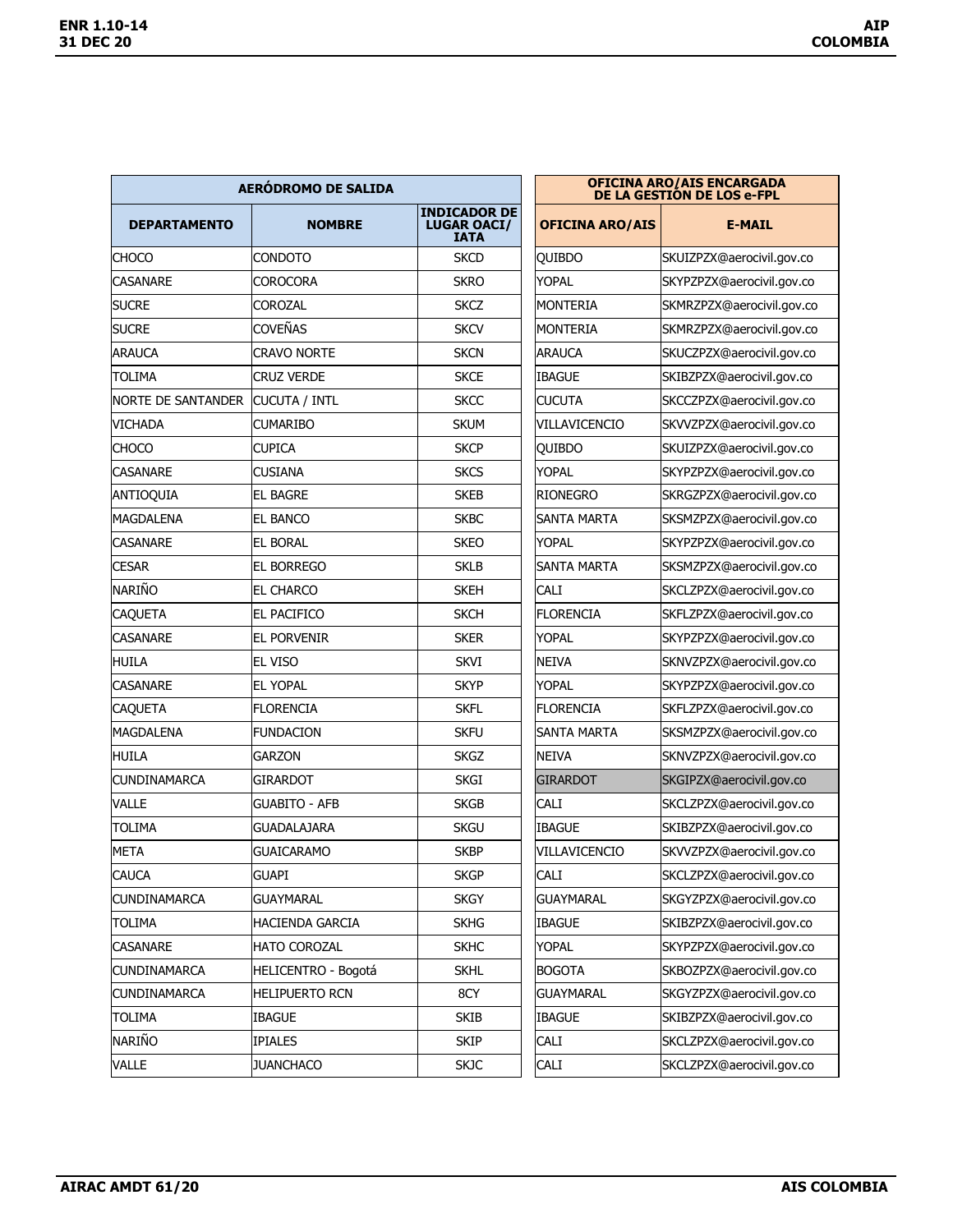| <b>AERÓDROMO DE SALIDA</b> |                     |                                                          | <b>OFICINA ARO/AIS ENCARGADA</b><br>DE LA GESTIÓN DE LOS e-FPL |                           |  |
|----------------------------|---------------------|----------------------------------------------------------|----------------------------------------------------------------|---------------------------|--|
| <b>DEPARTAMENTO</b>        | <b>NOMBRE</b>       | <b>INDICADOR DE</b><br><b>LUGAR OACI/</b><br><b>IATA</b> | <b>OFICINA ARO/AIS</b>                                         | <b>E-MAIL</b>             |  |
| CHOCO                      | <b>JURADO</b>       | <b>SKJU</b>                                              | <b>QUIBDO</b>                                                  | SKUIZPZX@aerocivil.gov.co |  |
| VICHADA                    | LA GAVIOTA          | <b>SKGA</b>                                              | VILLAVICENCIO                                                  | SKVVZPZX@aerocivil.gov.co |  |
| CASANARF                   | <b>LA GLORIA</b>    | <b>SKGL</b>                                              | YOPAL                                                          | SKYPZPZX@aerocivil.gov.co |  |
| META                       | LA MACARENA         | <b>SKNA</b>                                              | VILLAVICENCIO                                                  | SKVVZPZX@aerocivil.gov.co |  |
| <b>GUAJIRA</b>             | LA MINA             | <b>SKLM</b>                                              | <b>SANTA MARTA</b>                                             | SKSMZPZX@aerocivil.gov.co |  |
| AMAZONAS                   | LA PEDRERA          | <b>SKLP</b>                                              | LETICIA                                                        | SKLTZPZX@aerocivil.gov.co |  |
| VICHADA                    | LA PRIMAVERA        | <b>SKIM</b>                                              | <b>VILLAVICENCIO</b>                                           | SKVVZPZX@aerocivil.gov.co |  |
| CASANARE                   | LA UNION            | <b>SKLU</b>                                              | <b>YOPAL</b>                                                   | SKYPZPZX@aerocivil.gov.co |  |
| <b>BOLIVAR</b>             | <b>LA VEGA</b>      | <b>SKLV</b>                                              | <b>CARTAGENA</b>                                               | SKCGZPZX@aerocivil.gov.co |  |
| <b>CAQUETA</b>             | LARANDIA            | <b>SKLR</b>                                              | iflorencia                                                     | SKFLZPZX@aerocivil.gov.co |  |
| SANTANDER                  | <b>LAS CRUCES</b>   | <b>SKRU</b>                                              | IBUCARAMANGA                                                   | SKBGZPZX@aerocivil.gov.co |  |
| <b>AMAZONAS</b>            | LETICIA / INTL      | <b>SKLT</b>                                              | LETICIA                                                        | SKLTZPZX@aerocivil.gov.co |  |
| CASANARE                   | LOS TOROS           | <b>SKLS</b>                                              | YOPAL                                                          | SKYPZPZX@aerocivil.gov.co |  |
| <b>CUNDINAMARCA</b>        | <b>MADRID - AFB</b> | <b>SKMA</b>                                              | <b>BOGOTA</b>                                                  | SKBOZPZX@aerocivil.gov.co |  |
| <b>BOLIVAR</b>             | <b>MAGANGUE</b>     | <b>SKMG</b>                                              | <b>CARTAGENA</b>                                               | SKCGZPZX@aerocivil.gov.co |  |
| <b>GUAJIRA</b>             | <b>MAICAO</b>       | SKMJ                                                     | <b>SANTA MARTA</b>                                             | SKSMZPZX@aerocivil.gov.co |  |
| <b>SANTANDER</b>           | <b>MALAGA</b>       | <b>SKLA</b>                                              | BUCARAMANGA                                                    | SKBGZPZX@aerocivil.gov.co |  |
| CASANARE                   | MANI                | <b>SKMN</b>                                              | YOPAL                                                          | SKYPZPZX@aerocivil.gov.co |  |
| <b>CALDAS</b>              | <b>MANIZALES</b>    | <b>SKMZ</b>                                              | irionegro                                                      | SKRGZPZX@aerocivil.gov.co |  |
| <b>META</b>                | <b>MAPIRIPAN</b>    | <b>SKIR</b>                                              | VILLAVICENCIO                                                  | SKVVZPZX@aerocivil.gov.co |  |
| <b>VICHADA</b>             | IMARANDUA - AFB     | <b>SKUA</b>                                              | VILLAVICENCIO                                                  | SKVVZPZX@aerocivil.gov.co |  |
| TOLIMA                     | MARIQUITA           | <b>SKQU</b>                                              | <b>IBAGUE</b>                                                  | SKIBZPZX@aerocivil.gov.co |  |
| ANTIOQUIA                  | <b>MEDELLIN</b>     | <b>SKMD</b>                                              | <b>MEDELLIN</b>                                                | SKMDZPZX@aerocivil.gov.co |  |
| TOLIMA                     | <b>MELGAR - AFB</b> | <b>SKME</b>                                              | <b>IBAGUE</b>                                                  | SKIBZPZX@aerocivil.gov.co |  |
| <b>GUAVIARE</b>            | <b>MIRAFLORES</b>   | <b>SKMF</b>                                              | VILLAVICENCIO                                                  | SKVVZPZX@aerocivil.gov.co |  |
| <b>VAUPES</b>              | <b>MITU</b>         | <b>SKMU</b>                                              | VILLAVICENCIO                                                  | SKVVZPZX@aerocivil.gov.co |  |
| <b>BOLIVAR</b>             | <b>MOMPOS</b>       | <b>SKMP</b>                                              | <b>CARTAGENA</b>                                               | SKCGZPZX@aerocivil.gov.co |  |
| CORDOBA                    | MONTELIBANO         | <b>SKML</b>                                              | MONTERIA                                                       | SKMRZPZX@aerocivil.gov.co |  |
| CORDOBA                    | <b>MONTERIA</b>     | <b>SKMR</b>                                              | MONTERIA                                                       | SKMRZPZX@aerocivil.gov.co |  |
| <b>META</b>                | MORELIA             | <b>SKMO</b>                                              | VILLAVICENCIO                                                  | SKVVZPZX@aerocivil.gov.co |  |
| ANTIOQUIA                  | <b>NECOCLI</b>      | <b>SKNC</b>                                              | <b>RIONEGRO</b>                                                | SKRGZPZX@aerocivil.gov.co |  |
| <b>HUILA</b>               | <b>NEIVA</b>        | <b>SKNV</b>                                              | <b>NEIVA</b>                                                   | SKNVZPZX@aerocivil.gov.co |  |
| <b>CHOCO</b>               | NUQUI               | <b>SKNQ</b>                                              | QUIBDO                                                         | SKUIZPZX@aerocivil.gov.co |  |
| <b>NORTE DE SANTANDER</b>  | <b>OCAÑA</b>        | <b>SKOC</b>                                              | <b>CUCUTA</b>                                                  | SKCCZPZX@aerocivil.gov.co |  |
| <b>PUTUMAYO</b>            | ORITO               | <b>SKOR</b>                                              | <b>FLORENCIA</b>                                               | SKFLZPZX@aerocivil.gov.co |  |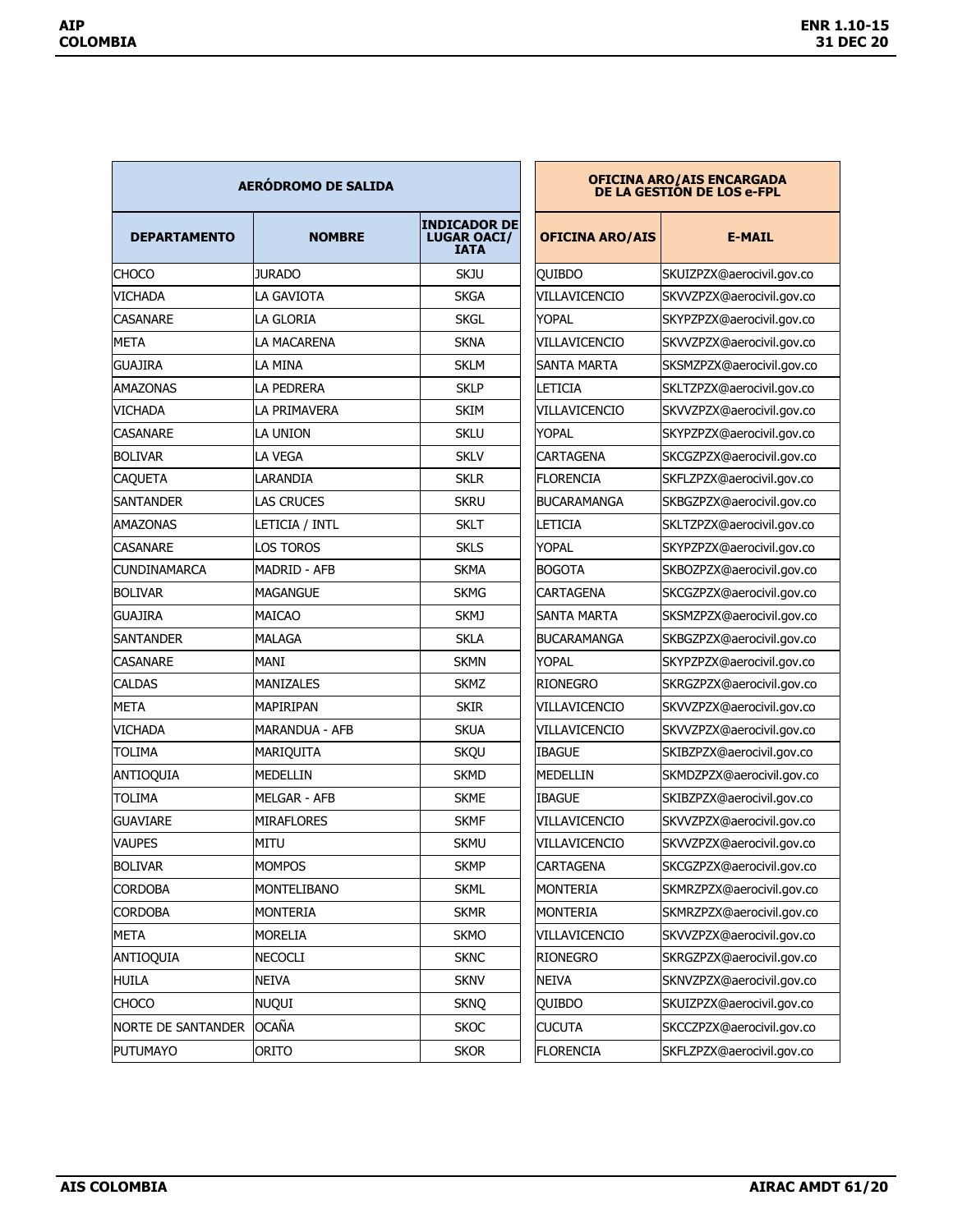| AERÓDROMO DE SALIDA |                        |                                                           | <b>OFICINA ARO/AIS ENCARGADA</b><br>DE LA GESTIÓN DE LOS e-FPL |                           |  |
|---------------------|------------------------|-----------------------------------------------------------|----------------------------------------------------------------|---------------------------|--|
| <b>DEPARTAMENTO</b> | <b>NOMBRE</b>          | <b>INDICADOR</b><br><b>DE LUGAR OA-</b><br><b>CI/IATA</b> | <b>OFICINA ARO/AIS</b>                                         | <b>E-MAIL</b>             |  |
| CASANARE            | <b>OROCUE</b>          | <b>SKOE</b>                                               | YOPAL                                                          | SKYPZPZX@aerocivil.gov.co |  |
| ANTIOQUIA           | OTU                    | <b>SKOT</b>                                               | <b>RIONEGRO</b>                                                | SKRGZPZX@aerocivil.gov.co |  |
| <b>BOYACA</b>       | <b>PAIPA</b>           | <b>SKPA</b>                                               | <b>BOGOTA</b>                                                  | SKBOZPZX@aerocivil.gov.co |  |
| <b>CUNDINAMARCA</b> | PALANQUERO - AFB       | <b>SKPQ</b>                                               | <b>RIONEGRO</b>                                                | SKRGZPZX@aerocivil.gov.co |  |
| NARIÑO              | <b>PASTO</b>           | <b>SKPS</b>                                               | CALI                                                           | SKCLZPZX@aerocivil.gov.co |  |
| CASANARE            | PAZ DE ARIPORO         | <b>SKPZ</b>                                               | <b>YOPAL</b>                                                   | SKYPZPZX@aerocivil.gov.co |  |
| <b>RISARALDA</b>    | <b>PEREIRA</b>         | <b>SKPE</b>                                               | PEREIRA                                                        | SKPEZPZX@aerocivil.gov.co |  |
| <b>HUILA</b>        | <b>PITALITO</b>        | <b>SKPI</b>                                               | <b>NEIVA</b>                                                   | SKNVZPZX@aerocivil.gov.co |  |
| MAGDALENA           | <b>PLATO</b>           | <b>SKPL</b>                                               | SANTA MARTA                                                    | SKSMZPZX@aerocivil.gov.co |  |
| CAUCA               | <b>POPAYAN</b>         | <b>SKPP</b>                                               | <b>CALI</b>                                                    | SKCLZPZX@aerocivil.gov.co |  |
| SAN ANDRES          | PROVIDENCIA            | <b>SKPV</b>                                               | <b>SAN ANDRES</b>                                              | SKSPZPZX@aerocivil.gov.co |  |
| <b>PUTUMAYO</b>     | <b>PUERTO ASIS</b>     | <b>SKAS</b>                                               | <b>FLORENCIA</b>                                               | SKFLZPZX@aerocivil.gov.co |  |
| <b>ANTIOQUIA</b>    | PUERTO BERRIO          | <b>SKPR</b>                                               | <b>RIONEGRO</b>                                                | SKRGZPZX@aerocivil.gov.co |  |
| GUAJIRA             | PUERTO BOLIVAR         | <b>SKPB</b>                                               | <b>SANTA MARTA</b>                                             | SKSMZPZX@aerocivil.gov.co |  |
| VICHADA             | PUERTO CARREÑO         | <b>SKPC</b>                                               | VILLAVICENCIO                                                  | SKVVZPZX@aerocivil.gov.co |  |
| <b>META</b>         | <b>PUERTO GAITAN</b>   | <b>SKPG</b>                                               | VILLAVICENCIO                                                  | SKVVZPZX@aerocivil.gov.co |  |
| <b>GUAINIA</b>      | PUERTO INIRIDA         | <b>SKPD</b>                                               | VILLAVICENCIO                                                  | SKVVZPZX@aerocivil.gov.co |  |
| <b>PUTUMAYO</b>     | PUERTO LEGUIZAMO       | <b>SKLG</b>                                               | FLORENCIA                                                      | SKFLZPZX@aerocivil.gov.co |  |
| <b>META</b>         | PUERTO LLERAS          | <b>SKLL</b>                                               | VILLAVICENCIO                                                  | SKVVZPZX@aerocivil.gov.co |  |
| <b>META</b>         | PUERTO LOPEZ           | <b>SKOL</b>                                               | VILLAVICENCIO                                                  | SKVVZPZX@aerocivil.gov.co |  |
| <b>ANTIOQUIA</b>    | <b>PUERTO NARE</b>     | <b>SKPN</b>                                               | <b>RIONEGRO</b>                                                | SKRGZPZX@aerocivil.gov.co |  |
| <b>CHOCO</b>        | QUIBDO                 | skui                                                      | QUIBDO                                                         | SKUIZPZX@aerocivil.gov.co |  |
| <b>BOYACA</b>       | <b>OUIPAMA</b>         | <b>SKFR</b>                                               | <b>BOGOTA</b>                                                  | SKBOZPZX@aerocivil.gov.co |  |
| <b>GUAJIRA</b>      | <b>RIOHACHA</b>        | <b>SKRH</b>                                               | SANTA MARTA                                                    | SKSMZPZX@aerocivil.gov.co |  |
| <b>ANTIOQUIA</b>    | RIONEGRO / INTL        | <b>SKRG</b>                                               | <b>RIONEGRO</b>                                                | SKRGZPZX@aerocivil.gov.co |  |
| <b>ARAUCA</b>       | <b>RONDON</b>          | <b>SKRD</b>                                               | ARAUCA                                                         | SKUCZPZX@aerocivil.gov.co |  |
| <b>TOLIMA</b>       | <b>SAN AGUSTIN</b>     | <b>SKUS</b>                                               | <b>IBAGUE</b>                                                  | SKIBZPZX@aerocivil.gov.co |  |
| SAN ANDRES          | SAN ANDRES / INTL      | <b>SKSP</b>                                               | <b>SAN ANDRES</b>                                              | SKSPZPZX@aerocivil.gov.co |  |
| SANTANDER           | <b>SAN GIL</b>         | <b>SKSG</b>                                               | <b>BUCARAMANGA</b>                                             | SKBGZPZX@aerocivil.gov.co |  |
| META                | SAN ISIDRO II          | <b>SKIS</b>                                               | VILLAVICENCIO                                                  | SKVVZPZX@aerocivil.gov.co |  |
| <b>GUAVIARE</b>     | SAN JOSE DEL GUAVIARE  | <b>SKSJ</b>                                               | VILLAVICENCIO                                                  | SKVVZPZX@aerocivil.gov.co |  |
| CAQUETA             | SAN VICENTE DEL CAGUAN | <b>SKSV</b>                                               | <b>FLORENCIA</b>                                               | SKFLZPZX@aerocivil.gov.co |  |
| <b>ANTIOQUIA</b>    | SANTA FE DE ANTIOQUIA  | <b>SKSF</b>                                               | <b>RIONEGRO</b>                                                | SKRGZPZX@aerocivil.gov.co |  |
| MAGDALENA           | <b>SANTA MARTA</b>     | <b>SKSM</b>                                               | SANTA MARTA                                                    | SKSMZPZX@aerocivil.gov.co |  |
| <b>BOLIVAR</b>      | SANTA ROSA DEL SUR     | <b>SKSR</b>                                               | <b>CARTAGENA</b>                                               | SKCGZPZX@aerocivil.gov.co |  |